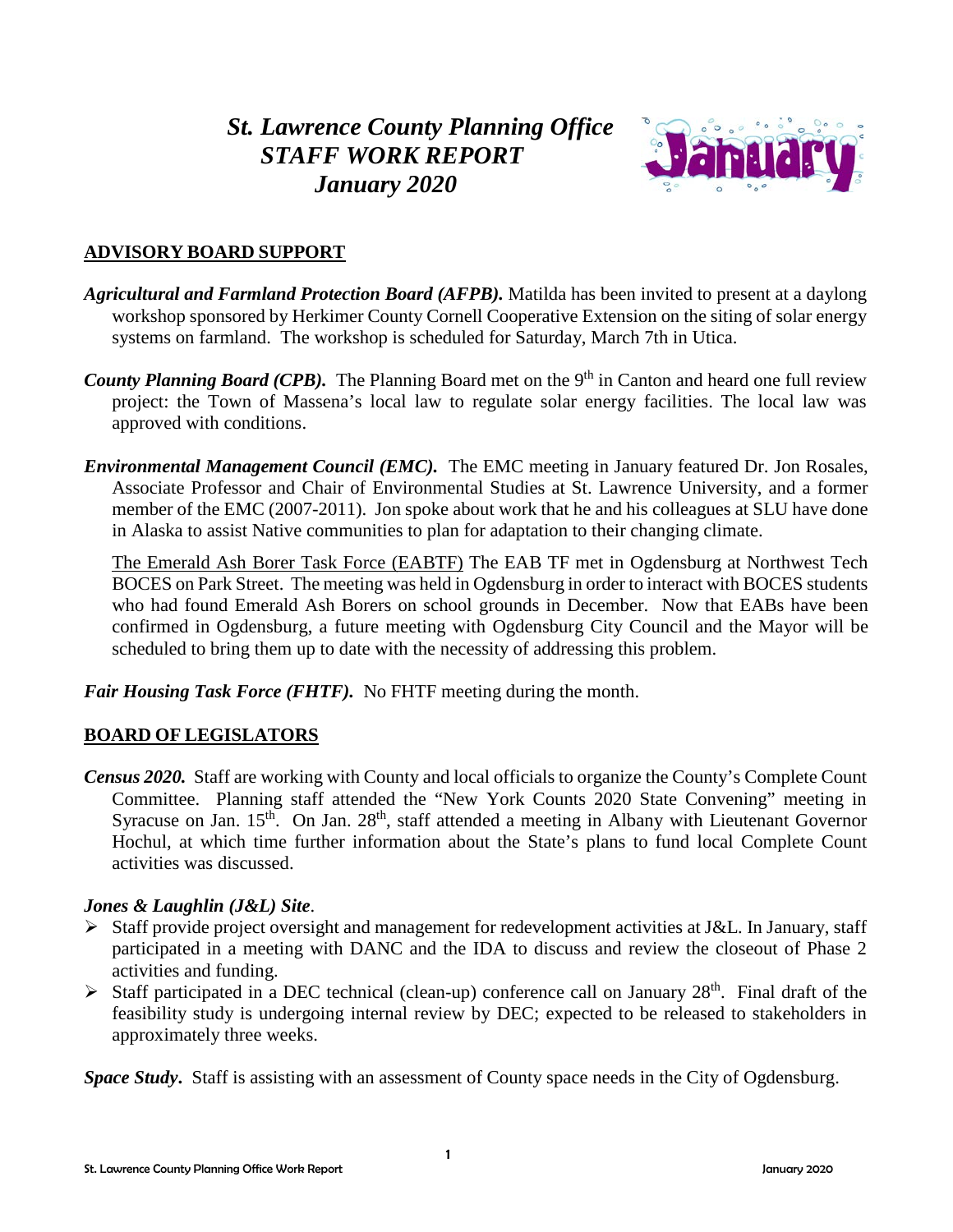# **COMMUNITY / ECONOMIC DEVELOPMENT**

- *Abbé Picquet Trail Project Management.* Final close out of this project is anticipated in the next several months.
- *Community Development Block Grants (CDBG).* The Planning Office administers two open grants: the Septic Tank Replacement Assistance Program (STRAP); and the 23<sup>rd</sup> round of the Direct Homeownership Assistance Program. The County completed and closed out its Countywide Housing Rehabilitation Program, Round 2 (CHRP 2) for housing rehabilitation.

In January, staff prepared and submitted Annual Performance Reports for its grant awards.

- *Lead Hazard Abatement Program*. This \$1 million award from the US Department of Housing and Urban Development (HUD) will provide lead-based paint stabilization, or abatement assistance, to up to 52 households throughout the county. During January, the Planning Office worked with partner agencies at SLC Public Health and the North Country Housing Council to ramp up production.
- *NYS EFC Septic Repair and Replacement Program.*Work on this program is complete. In all 40 households were assisted during the two-year span of the program. The Soil and Water Conservation District contributed \$40,000 to help cover administrative and program delivery costs. This program had been envisioned to be a five-year effort, but funding for subsequent rounds has not materialized.
- *Village of Potsdam Downtown Revitalization Initiative (DRI).* The Planning Office is participating as a project partner on the Local Planning Committee (LPC) for the Potsdam DRI. The group met in January and anticipates reviewing project funding requests at its February meeting. The project website is: [https://potsdamdri.com/.](https://potsdamdri.com/)

# **GEOGRAPHIC INFORMATION SYSTEM**

*County Mapping Upgrades.* County staff continue to discuss a re-tooling of GIS software for the County.

# **GRANTS MANAGER**

- *Grants Notice Distribution.* The Grants Notice is distributed to County Department Heads, Legislators, Superintendents of Schools, local municipal officials and approximately 350 additional individuals representing organizations throughout the North Country.
- *Hazard Mitigation Plan, 5-Year Update*. Up to \$225,000 in funding was awarded for a required five-year update of the SLC Multi-Jurisdictional All-Hazard Mitigation Plan. In January, the RFP for contractual services was finalized, and staff participated in a conference call with NYS DHSES and FEMA to discuss start-up activities and project strategy.

# **PLANNING MATTERS**

*St. Lawrence River Watershed Revitalization Plan.* This planning project encompasses the entire St. Lawrence River watershed in New York, including some or all of eight counties. The Coordinating